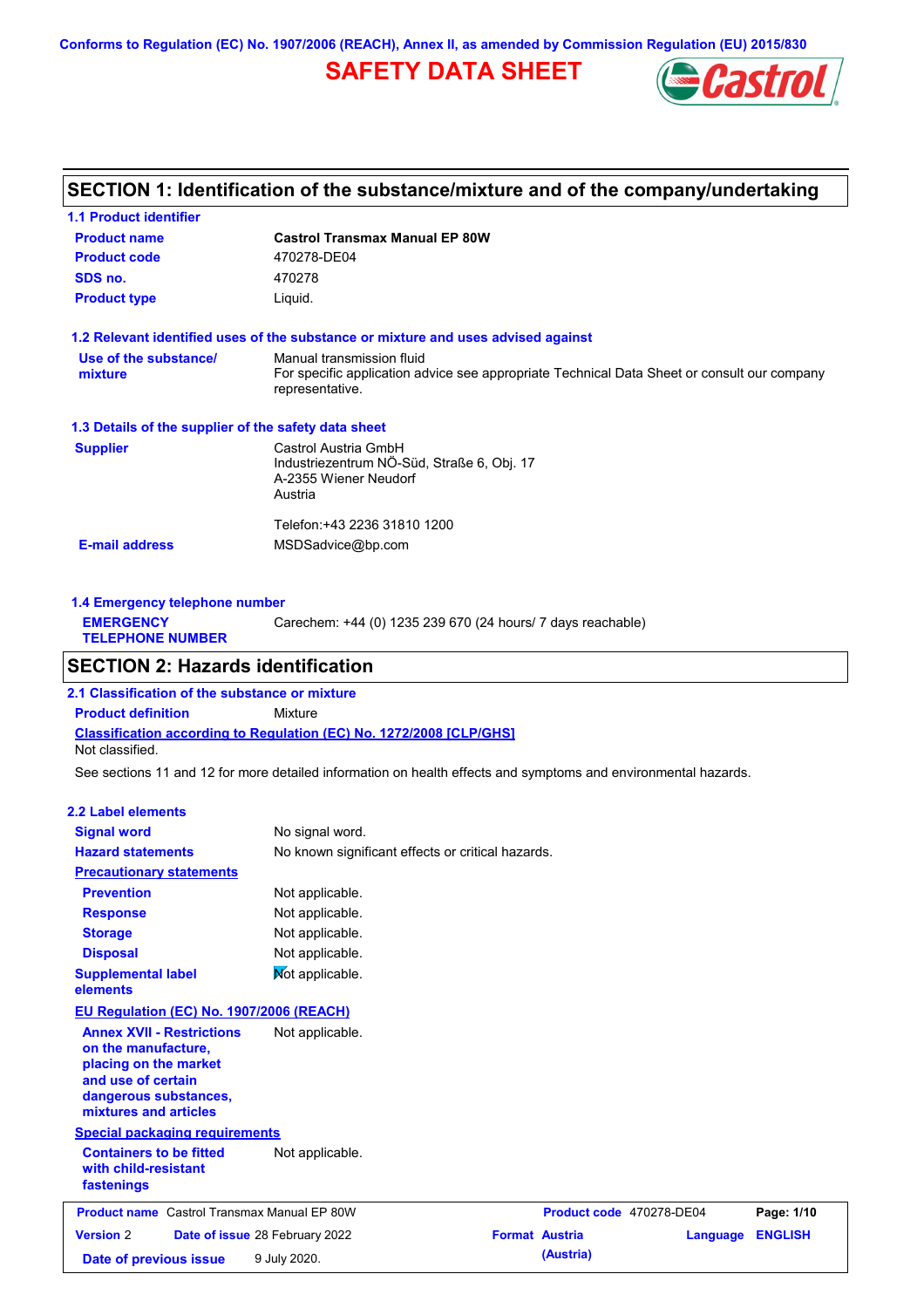# **SECTION 2: Hazards identification**

| <b>Tactile warning of danger</b>                                                                                  | Not applicable.                                                                                               |
|-------------------------------------------------------------------------------------------------------------------|---------------------------------------------------------------------------------------------------------------|
| 2.3 Other hazards                                                                                                 |                                                                                                               |
| <b>Results of PBT and vPvB</b><br>assessment                                                                      | Product does not meet the criteria for PBT or vPvB according to Regulation (EC) No. 1907/2006,<br>Annex XIII. |
| <b>Product meets the criteria</b><br>for PBT or vPvB according<br>to Regulation (EC) No.<br>1907/2006, Annex XIII | This mixture does not contain any substances that are assessed to be a PBT or a vPvB.                         |
| Other hazards which do<br>not result in classification                                                            | Defatting to the skin.                                                                                        |
|                                                                                                                   | <b>SECTION 3: Composition/information on ingredients</b>                                                      |
| <b>3.2 Mixtures</b>                                                                                               |                                                                                                               |

Mixture **Product definition**

Highly refined base oil (IP 346 DMSO extract < 3%). Proprietary performance additives.

### **This product does not contain any hazardous ingredients at or above regulated thresholds.**

## **SECTION 4: First aid measures**

| <b>4.1 Description of first aid measures</b> |                                                                                                                                                                                                                                         |
|----------------------------------------------|-----------------------------------------------------------------------------------------------------------------------------------------------------------------------------------------------------------------------------------------|
| Eye contact                                  | In case of contact, immediately flush eyes with plenty of water for at least 15 minutes. Eyelids<br>should be held away from the eyeball to ensure thorough rinsing. Check for and remove any<br>contact lenses. Get medical attention. |
| <b>Skin contact</b>                          | Wash skin thoroughly with soap and water or use recognised skin cleanser. Remove<br>contaminated clothing and shoes. Wash clothing before reuse. Clean shoes thoroughly before<br>reuse. Get medical attention if irritation develops.  |
| <b>Inhalation</b>                            | If inhaled, remove to fresh air. Get medical attention if symptoms occur.                                                                                                                                                               |
| <b>Ingestion</b>                             | Do not induce vomiting unless directed to do so by medical personnel. Get medical attention if<br>symptoms occur.                                                                                                                       |
| <b>Protection of first-aiders</b>            | No action shall be taken involving any personal risk or without suitable training.                                                                                                                                                      |

### **4.2 Most important symptoms and effects, both acute and delayed**

See Section 11 for more detailed information on health effects and symptoms.

| <b>Potential acute health effects</b> |                                                                                                                   |
|---------------------------------------|-------------------------------------------------------------------------------------------------------------------|
| <b>Inhalation</b>                     | Vapour inhalation under ambient conditions is not normally a problem due to low vapour<br>pressure.               |
| <b>Ingestion</b>                      | No known significant effects or critical hazards.                                                                 |
| <b>Skin contact</b>                   | Defatting to the skin. May cause skin dryness and irritation.                                                     |
| Eye contact                           | No known significant effects or critical hazards.                                                                 |
|                                       | Delayed and immediate effects as well as chronic effects from short and long-term exposure                        |
| <b>Inhalation</b>                     | Overexposure to the inhalation of airborne droplets or aerosols may cause irritation of the<br>respiratory tract. |
| <b>Ingestion</b>                      | Ingestion of large quantities may cause nausea and diarrhoea.                                                     |
| <b>Skin contact</b>                   | Prolonged or repeated contact can defat the skin and lead to irritation and/or dermatitis.                        |
| Eye contact                           | Potential risk of transient stinging or redness if accidental eye contact occurs.                                 |

### **4.3 Indication of any immediate medical attention and special treatment needed**

| <b>SECTION 5: Firefighting measures</b> |                                                                                                                |  |  |  |
|-----------------------------------------|----------------------------------------------------------------------------------------------------------------|--|--|--|
| 5.1 Extinguishing media                 |                                                                                                                |  |  |  |
| <b>Suitable extinguishing</b><br>media  | In case of fire, use foam, dry chemical or carbon dioxide extinguisher or spray.                               |  |  |  |
| Unsuitable extinguishing<br>media       | Do not use water jet. The use of a water jet may cause the fire to spread by splashing the<br>burning product. |  |  |  |

### **5.2 Special hazards arising from the substance or mixture**

| <b>Product name</b> Castrol Transmax Manual EP 80W |  | Product code 470278-DE04              |  | Page: 2/10            |                         |  |
|----------------------------------------------------|--|---------------------------------------|--|-----------------------|-------------------------|--|
| <b>Version 2</b>                                   |  | <b>Date of issue 28 February 2022</b> |  | <b>Format Austria</b> | <b>Language ENGLISH</b> |  |
| Date of previous issue                             |  | 9 July 2020.                          |  | (Austria)             |                         |  |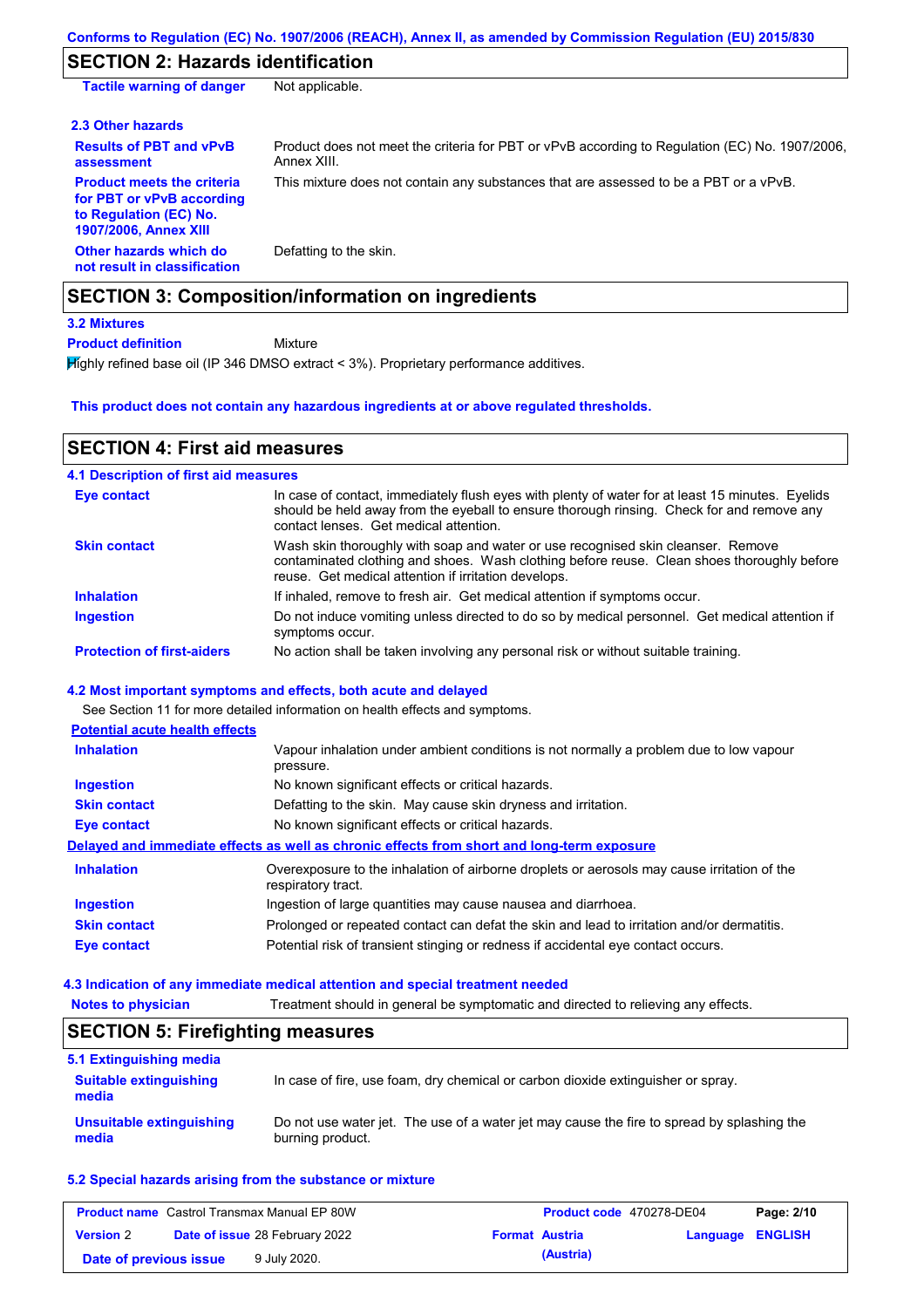# **SECTION 5: Firefighting measures**

| In a fire or if heated, a pressure increase will occur and the container may burst.<br><b>Hazards from the</b><br>substance or mixture                                                                  |                                                                                                                                                                                                                                                                                                                                                                   |  |  |  |
|---------------------------------------------------------------------------------------------------------------------------------------------------------------------------------------------------------|-------------------------------------------------------------------------------------------------------------------------------------------------------------------------------------------------------------------------------------------------------------------------------------------------------------------------------------------------------------------|--|--|--|
| Combustion products may include the following:<br><b>Hazardous combustion</b><br>carbon oxides (CO, CO <sub>2</sub> ) (carbon monoxide, carbon dioxide)<br>products<br>sulphur oxides $(SO, SO2, etc.)$ |                                                                                                                                                                                                                                                                                                                                                                   |  |  |  |
| 5.3 Advice for firefighters                                                                                                                                                                             |                                                                                                                                                                                                                                                                                                                                                                   |  |  |  |
| <b>Special precautions for</b><br>fire-fighters                                                                                                                                                         | No action shall be taken involving any personal risk or without suitable training. Promptly<br>isolate the scene by removing all persons from the vicinity of the incident if there is a fire.                                                                                                                                                                    |  |  |  |
| <b>Special protective</b><br>equipment for fire-fighters                                                                                                                                                | Fire-fighters should wear appropriate protective equipment and self-contained breathing<br>apparatus (SCBA) with a full face-piece operated in positive pressure mode. Clothing for fire-<br>fighters (including helmets, protective boots and gloves) conforming to European standard EN<br>469 will provide a basic level of protection for chemical incidents. |  |  |  |

# **SECTION 6: Accidental release measures**

|                                                                                                                                                                                                                                                                                                                                                                       | 6.1 Personal precautions, protective equipment and emergency procedures                                                                                                                                                                                                                                                                                                                        |  |  |
|-----------------------------------------------------------------------------------------------------------------------------------------------------------------------------------------------------------------------------------------------------------------------------------------------------------------------------------------------------------------------|------------------------------------------------------------------------------------------------------------------------------------------------------------------------------------------------------------------------------------------------------------------------------------------------------------------------------------------------------------------------------------------------|--|--|
| No action shall be taken involving any personal risk or without suitable training. Evacuate<br>For non-emergency<br>surrounding areas. Keep unnecessary and unprotected personnel from entering. Do not touch<br>personnel<br>or walk through spilt material. Floors may be slippery; use care to avoid falling. Put on<br>appropriate personal protective equipment. |                                                                                                                                                                                                                                                                                                                                                                                                |  |  |
| For emergency responders                                                                                                                                                                                                                                                                                                                                              | If specialised clothing is required to deal with the spillage, take note of any information in<br>Section 8 on suitable and unsuitable materials. See also the information in "For non-<br>emergency personnel".                                                                                                                                                                               |  |  |
| <b>6.2 Environmental</b><br>precautions                                                                                                                                                                                                                                                                                                                               | Avoid dispersal of spilt material and runoff and contact with soil, waterways, drains and sewers.<br>Inform the relevant authorities if the product has caused environmental pollution (sewers,<br>waterways, soil or air).                                                                                                                                                                    |  |  |
| 6.3 Methods and material for containment and cleaning up                                                                                                                                                                                                                                                                                                              |                                                                                                                                                                                                                                                                                                                                                                                                |  |  |
| <b>Small spill</b>                                                                                                                                                                                                                                                                                                                                                    | Stop leak if without risk. Move containers from spill area. Absorb with an inert material and<br>place in an appropriate waste disposal container. Dispose of via a licensed waste disposal<br>contractor.                                                                                                                                                                                     |  |  |
| <b>Large spill</b>                                                                                                                                                                                                                                                                                                                                                    | Stop leak if without risk. Move containers from spill area. Prevent entry into sewers, water<br>courses, basements or confined areas. Contain and collect spillage with non-combustible,<br>absorbent material e.g. sand, earth, vermiculite or diatomaceous earth and place in container<br>for disposal according to local regulations. Dispose of via a licensed waste disposal contractor. |  |  |
| 6.4 Reference to other<br><b>sections</b>                                                                                                                                                                                                                                                                                                                             | See Section 1 for emergency contact information.<br>See Section 5 for firefighting measures.<br>See Section 8 for information on appropriate personal protective equipment.<br>See Section 12 for environmental precautions.<br>See Section 13 for additional waste treatment information.                                                                                                     |  |  |

# **SECTION 7: Handling and storage**

### **7.1 Precautions for safe handling**

| <b>Protective measures</b>                                                           | Put on appropriate personal protective equipment.                                                                                                                                                                                                                                                                                                                                                                                                                                        |
|--------------------------------------------------------------------------------------|------------------------------------------------------------------------------------------------------------------------------------------------------------------------------------------------------------------------------------------------------------------------------------------------------------------------------------------------------------------------------------------------------------------------------------------------------------------------------------------|
| <b>Advice on general</b><br>occupational hygiene                                     | Eating, drinking and smoking should be prohibited in areas where this material is handled,<br>stored and processed. Wash thoroughly after handling. Remove contaminated clothing and<br>protective equipment before entering eating areas. See also Section 8 for additional<br>information on hygiene measures.                                                                                                                                                                         |
| <b>7.2 Conditions for safe</b><br>storage, including any<br><i>incompatibilities</i> | Store in accordance with local requlations. Store in a dry, cool and well-ventilated area, away<br>from incompatible materials (see Section 10). Keep away from heat and direct sunlight. Keep<br>container tightly closed and sealed until ready for use. Containers that have been opened must<br>be carefully resealed and kept upright to prevent leakage. Store and use only in equipment/<br>containers designed for use with this product. Do not store in unlabelled containers. |
| Not suitable                                                                         | Prolonged exposure to elevated temperature                                                                                                                                                                                                                                                                                                                                                                                                                                               |
| 7.3 Specific end use(s)                                                              |                                                                                                                                                                                                                                                                                                                                                                                                                                                                                          |
| <b>Recommendations</b>                                                               | See section 1.2 and Exposure scenarios in annex, if applicable.                                                                                                                                                                                                                                                                                                                                                                                                                          |
|                                                                                      |                                                                                                                                                                                                                                                                                                                                                                                                                                                                                          |

| <b>Product name</b> Castrol Transmax Manual EP 80W |  |                                       | <b>Product code</b> 470278-DE04 | Page: 3/10            |                         |  |
|----------------------------------------------------|--|---------------------------------------|---------------------------------|-----------------------|-------------------------|--|
| <b>Version 2</b>                                   |  | <b>Date of issue 28 February 2022</b> |                                 | <b>Format Austria</b> | <b>Language ENGLISH</b> |  |
| Date of previous issue                             |  | 9 July 2020.                          |                                 | (Austria)             |                         |  |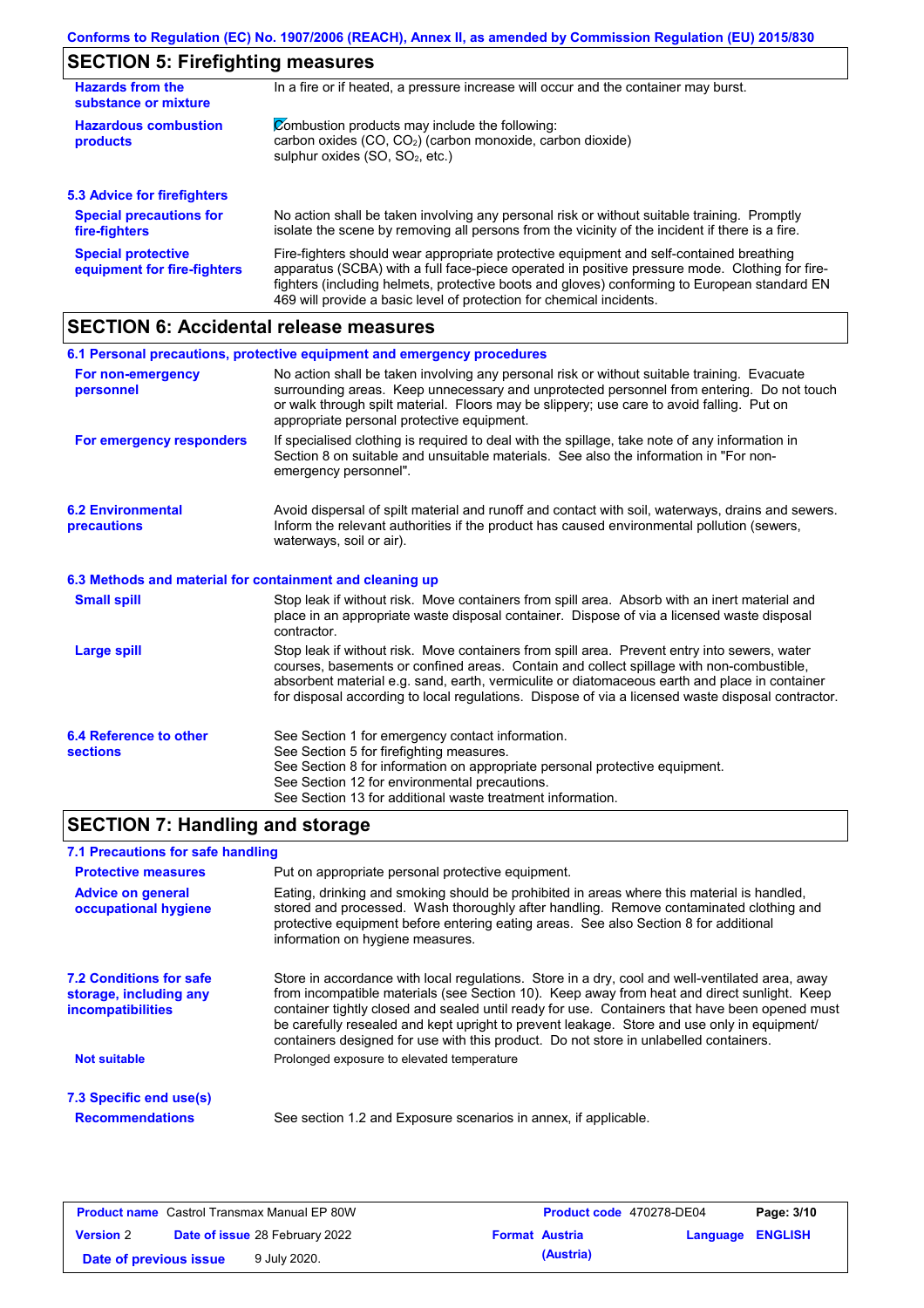### **SECTION 8: Exposure controls/personal protection**

### **8.1 Control parameters**

|  | <b>Occupational exposure limits</b> |  |
|--|-------------------------------------|--|
|  |                                     |  |

No exposure limit value known.

Whilst specific OELs for certain components may be shown in this section, other components may be present in any mist, vapour or dust produced. Therefore, the specific OELs may not be applicable to the product as a whole and are provided for guidance only.

### **Recommended monitoring procedures**

If this product contains ingredients with exposure limits, personal, workplace atmosphere or biological monitoring may be required to determine the effectiveness of the ventilation or other control measures and/or the necessity to use respiratory protective equipment. Reference should be made to monitoring standards, such as the following: European Standard EN 689 (Workplace atmospheres - Guidance for the assessment of exposure by inhalation to chemical agents for comparison with limit values and measurement strategy) European Standard EN 14042 (Workplace atmospheres - Guide for the application and use of procedures for the assessment of exposure to chemical and biological agents) European Standard EN 482 (Workplace atmospheres - General requirements for the performance of procedures for the measurement of chemical agents) Reference to national guidance documents for methods for the determination of hazardous substances will also be required.

#### **Derived No Effect Level**

No DNELs/DMELs available.

#### **Predicted No Effect Concentration**

```
No PNECs available
```

| <b>8.2 Exposure controls</b>                       |                                                           |                                                                                                                                                                                                                                                                                                                                                                                                                                                                                                                                                                                                                                                                                                                                                                                                                                                                                                                                                      |                            |
|----------------------------------------------------|-----------------------------------------------------------|------------------------------------------------------------------------------------------------------------------------------------------------------------------------------------------------------------------------------------------------------------------------------------------------------------------------------------------------------------------------------------------------------------------------------------------------------------------------------------------------------------------------------------------------------------------------------------------------------------------------------------------------------------------------------------------------------------------------------------------------------------------------------------------------------------------------------------------------------------------------------------------------------------------------------------------------------|----------------------------|
| <b>Appropriate engineering</b><br>controls         | kept in good condition and properly maintained.           | Provide exhaust ventilation or other engineering controls to keep the relevant airborne<br>concentrations below their respective occupational exposure limits.<br>All activities involving chemicals should be assessed for their risks to health, to ensure<br>exposures are adequately controlled. Personal protective equipment should only be considered<br>after other forms of control measures (e.g. engineering controls) have been suitably evaluated.<br>Personal protective equipment should conform to appropriate standards, be suitable for use, be<br>Your supplier of personal protective equipment should be consulted for advice on selection and<br>appropriate standards. For further information contact your national organisation for standards.<br>The final choice of protective equipment will depend upon a risk assessment. It is important to<br>ensure that all items of personal protective equipment are compatible. |                            |
| <b>Individual protection measures</b>              |                                                           |                                                                                                                                                                                                                                                                                                                                                                                                                                                                                                                                                                                                                                                                                                                                                                                                                                                                                                                                                      |                            |
| <b>Hygiene measures</b>                            |                                                           | Wash hands, forearms and face thoroughly after handling chemical products, before eating,<br>smoking and using the lavatory and at the end of the working period. Ensure that eyewash<br>stations and safety showers are close to the workstation location.                                                                                                                                                                                                                                                                                                                                                                                                                                                                                                                                                                                                                                                                                          |                            |
| <b>Respiratory protection</b>                      | of the working conditions.                                | In case of insufficient ventilation, wear suitable respiratory equipment.<br>The correct choice of respiratory protection depends upon the chemicals being handled, the<br>conditions of work and use, and the condition of the respiratory equipment. Safety procedures<br>should be developed for each intended application. Respiratory protection equipment should<br>therefore be chosen in consultation with the supplier/manufacturer and with a full assessment                                                                                                                                                                                                                                                                                                                                                                                                                                                                              |                            |
| <b>Eye/face protection</b>                         | Safety glasses with side shields.                         |                                                                                                                                                                                                                                                                                                                                                                                                                                                                                                                                                                                                                                                                                                                                                                                                                                                                                                                                                      |                            |
| <b>Skin protection</b>                             |                                                           |                                                                                                                                                                                                                                                                                                                                                                                                                                                                                                                                                                                                                                                                                                                                                                                                                                                                                                                                                      |                            |
| <b>Hand protection</b>                             | <b>General Information:</b>                               |                                                                                                                                                                                                                                                                                                                                                                                                                                                                                                                                                                                                                                                                                                                                                                                                                                                                                                                                                      |                            |
|                                                    |                                                           | Because specific work environments and material handling practices vary, safety procedures<br>should be developed for each intended application. The correct choice of protective gloves<br>depends upon the chemicals being handled, and the conditions of work and use. Most gloves<br>provide protection for only a limited time before they must be discarded and replaced (even the<br>best chemically resistant gloves will break down after repeated chemical exposures).                                                                                                                                                                                                                                                                                                                                                                                                                                                                     |                            |
|                                                    | a full assessment of the working conditions.              | Gloves should be chosen in consultation with the supplier / manufacturer and taking account of                                                                                                                                                                                                                                                                                                                                                                                                                                                                                                                                                                                                                                                                                                                                                                                                                                                       |                            |
|                                                    | Recommended: Nitrile gloves.<br><b>Breakthrough time:</b> |                                                                                                                                                                                                                                                                                                                                                                                                                                                                                                                                                                                                                                                                                                                                                                                                                                                                                                                                                      |                            |
|                                                    |                                                           | Breakthrough time data are generated by glove manufacturers under laboratory test conditions<br>and represent how long a glove can be expected to provide effective permeation resistance. It<br>is important when following breakthrough time recommendations that actual workplace<br>conditions are taken into account. Always consult with your glove supplier for up-to-date<br>technical information on breakthrough times for the recommended glove type.<br>Our recommendations on the selection of gloves are as follows:                                                                                                                                                                                                                                                                                                                                                                                                                   |                            |
| <b>Product name</b> Castrol Transmax Manual EP 80W |                                                           | Product code 470278-DE04                                                                                                                                                                                                                                                                                                                                                                                                                                                                                                                                                                                                                                                                                                                                                                                                                                                                                                                             | Page: 4/10                 |
| <b>Version 2</b>                                   | Date of issue 28 February 2022                            | <b>Format Austria</b>                                                                                                                                                                                                                                                                                                                                                                                                                                                                                                                                                                                                                                                                                                                                                                                                                                                                                                                                | <b>ENGLISH</b><br>Language |

**Date of previous issue** 9 July 2020.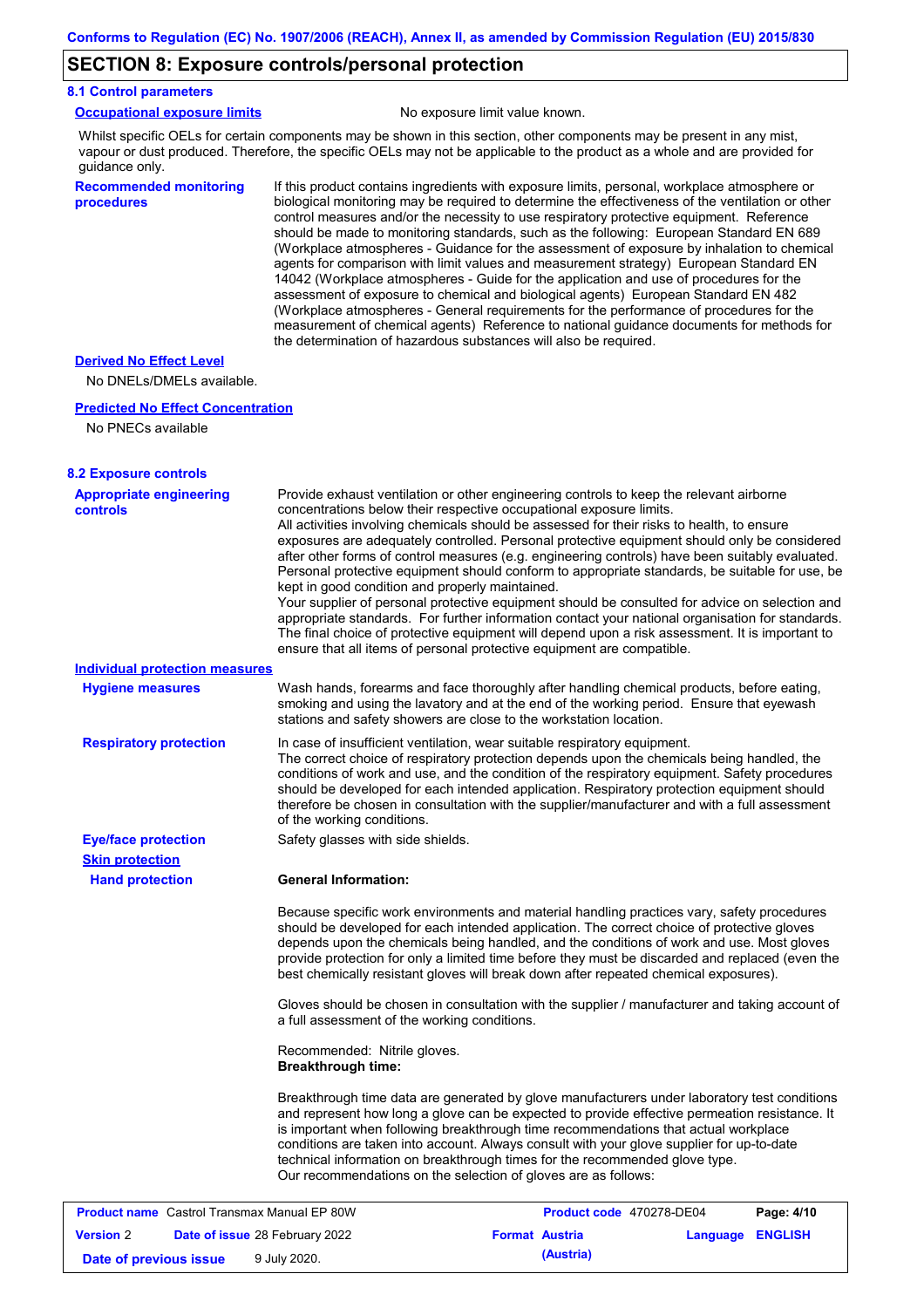# **SECTION 8: Exposure controls/personal protection**

Continuous contact:

|                                           | Gloves with a minimum breakthrough time of 240 minutes, or >480 minutes if suitable gloves<br>can be obtained.<br>If suitable gloves are not available to offer that level of protection, gloves with shorter<br>breakthrough times may be acceptable as long as appropriate glove maintenance and<br>replacement regimes are determined and adhered to.                                                                                                                                                                                                                                                                                                                              |
|-------------------------------------------|---------------------------------------------------------------------------------------------------------------------------------------------------------------------------------------------------------------------------------------------------------------------------------------------------------------------------------------------------------------------------------------------------------------------------------------------------------------------------------------------------------------------------------------------------------------------------------------------------------------------------------------------------------------------------------------|
|                                           | Short-term / splash protection:                                                                                                                                                                                                                                                                                                                                                                                                                                                                                                                                                                                                                                                       |
|                                           | Recommended breakthrough times as above.<br>It is recognised that for short-term, transient exposures, gloves with shorter breakthrough times<br>may commonly be used. Therefore, appropriate maintenance and replacement regimes must<br>be determined and rigorously followed.                                                                                                                                                                                                                                                                                                                                                                                                      |
|                                           | <b>Glove Thickness:</b>                                                                                                                                                                                                                                                                                                                                                                                                                                                                                                                                                                                                                                                               |
|                                           | For general applications, we recommend gloves with a thickness typically greater than 0.35 mm.                                                                                                                                                                                                                                                                                                                                                                                                                                                                                                                                                                                        |
|                                           | It should be emphasised that glove thickness is not necessarily a good predictor of glove<br>resistance to a specific chemical, as the permeation efficiency of the glove will be dependent<br>on the exact composition of the glove material. Therefore, glove selection should also be based<br>on consideration of the task requirements and knowledge of breakthrough times.<br>Glove thickness may also vary depending on the glove manufacturer, the glove type and the<br>glove model. Therefore, the manufacturers' technical data should always be taken into account<br>to ensure selection of the most appropriate glove for the task.                                     |
|                                           | Note: Depending on the activity being conducted, gloves of varying thickness may be required<br>for specific tasks. For example:                                                                                                                                                                                                                                                                                                                                                                                                                                                                                                                                                      |
|                                           | • Thinner gloves (down to 0.1 mm or less) may be required where a high degree of manual<br>dexterity is needed. However, these gloves are only likely to give short duration protection and<br>would normally be just for single use applications, then disposed of.                                                                                                                                                                                                                                                                                                                                                                                                                  |
|                                           | • Thicker gloves (up to 3 mm or more) may be required where there is a mechanical (as well<br>as a chemical) risk i.e. where there is abrasion or puncture potential.                                                                                                                                                                                                                                                                                                                                                                                                                                                                                                                 |
| <b>Skin and body</b>                      | Use of protective clothing is good industrial practice.<br>Personal protective equipment for the body should be selected based on the task being<br>performed and the risks involved and should be approved by a specialist before handling this<br>product.<br>Cotton or polyester/cotton overalls will only provide protection against light superficial<br>contamination that will not soak through to the skin. Overalls should be laundered on a regular<br>basis. When the risk of skin exposure is high (e.g. when cleaning up spillages or if there is a<br>risk of splashing) then chemical resistant aprons and/or impervious chemical suits and boots<br>will be required. |
| <b>Refer to standards:</b>                | Respiratory protection: EN 529<br>Gloves: EN 420, EN 374<br>Eye protection: EN 166<br>Filtering half-mask: EN 149<br>Filtering half-mask with valve: EN 405<br>Half-mask: EN 140 plus filter<br>Full-face mask: EN 136 plus filter<br>Particulate filters: EN 143<br>Gas/combined filters: EN 14387                                                                                                                                                                                                                                                                                                                                                                                   |
| <b>Environmental exposure</b><br>controls | Emissions from ventilation or work process equipment should be checked to ensure they<br>comply with the requirements of environmental protection legislation. In some cases, fume<br>scrubbers, filters or engineering modifications to the process equipment will be necessary to<br>reduce emissions to acceptable levels.                                                                                                                                                                                                                                                                                                                                                         |

# **SECTION 9: Physical and chemical properties**

The conditions of measurement of all properties are at standard temperature and pressure unless otherwise indicated.

### **9.1 Information on basic physical and chemical properties**

| <b>Appearance</b>      |                                                    |                       |                          |          |                |
|------------------------|----------------------------------------------------|-----------------------|--------------------------|----------|----------------|
| <b>Physical state</b>  | Liguid.                                            |                       |                          |          |                |
| <b>Colour</b>          | Yellow. [Light]                                    |                       |                          |          |                |
| <b>Odour</b>           | Not available.                                     |                       |                          |          |                |
|                        | <b>Product name</b> Castrol Transmax Manual EP 80W |                       | Product code 470278-DE04 |          | Page: 5/10     |
| <b>Version 2</b>       | Date of issue 28 February 2022                     | <b>Format Austria</b> |                          | Language | <b>ENGLISH</b> |
| Date of previous issue | 9 July 2020.                                       |                       | (Austria)                |          |                |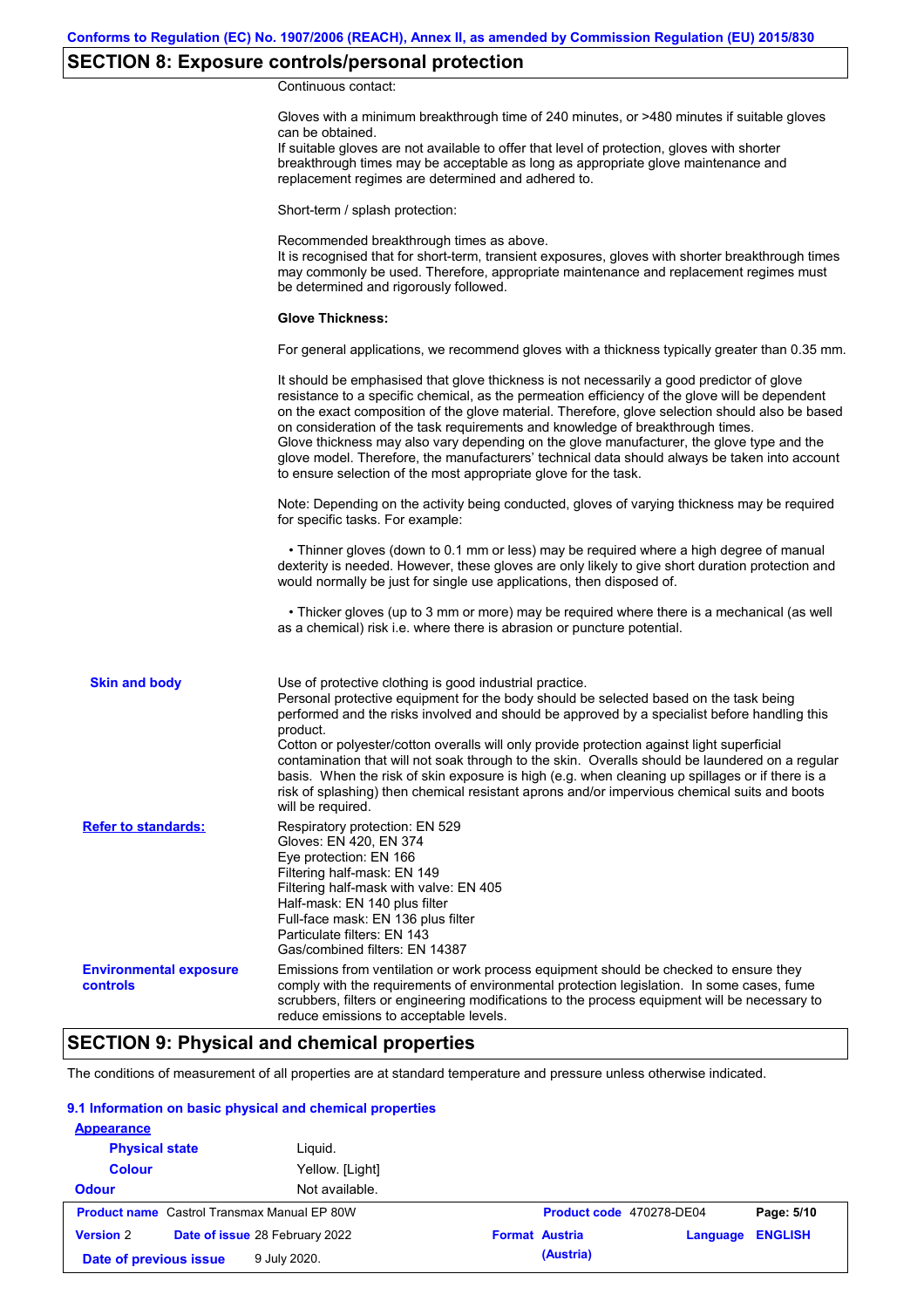# **SECTION 9: Physical and chemical properties**

| <b>Odour threshold</b>                                 | Not available.                        |
|--------------------------------------------------------|---------------------------------------|
| рH                                                     | Mot applicable.                       |
| <b>Melting point/freezing point</b>                    | Not available.                        |
| Initial boiling point and boiling<br>range             | Not available.                        |
| <b>Pour point</b>                                      | -39 °C                                |
| <b>Flash point</b>                                     | Open cup: >180°C (>356°F) [Cleveland] |
| <b>Evaporation rate</b>                                | Not available.                        |
| <b>Flammability (solid, gas)</b>                       | Not available.                        |
| <b>Upper/lower flammability or</b><br>explosive limits | Not available.                        |

**Vapour pressure**

Not available.

|                                                   |                                                                                                                                             | Vapour Pressure at 20°C |         |                    | Vapour pressure at 50°C |     |               |
|---------------------------------------------------|---------------------------------------------------------------------------------------------------------------------------------------------|-------------------------|---------|--------------------|-------------------------|-----|---------------|
|                                                   | <b>Ingredient name</b>                                                                                                                      | mm Hg kPa               |         | <b>Method</b>      | mm<br>Hg                | kPa | <b>Method</b> |
|                                                   | Distillates (petroleum),<br>hydrotreated heavy<br>paraffinic                                                                                | < 0.08                  | < 0.011 | <b>ASTM D 5191</b> |                         |     |               |
| <b>Vapour density</b>                             | Not available.                                                                                                                              |                         |         |                    |                         |     |               |
| <b>Relative density</b>                           | Not available.                                                                                                                              |                         |         |                    |                         |     |               |
| <b>Density</b>                                    | <1000 kg/m <sup>3</sup> (<1 g/cm <sup>3</sup> ) at 15 <sup>°</sup> C                                                                        |                         |         |                    |                         |     |               |
| <b>Solubility(ies)</b>                            | insoluble in water.                                                                                                                         |                         |         |                    |                         |     |               |
| <b>Partition coefficient: n-octanol/</b><br>water | Not applicable.                                                                                                                             |                         |         |                    |                         |     |               |
| <b>Auto-ignition temperature</b>                  | Not available.                                                                                                                              |                         |         |                    |                         |     |               |
| <b>Decomposition temperature</b>                  | Not available.                                                                                                                              |                         |         |                    |                         |     |               |
| <b>Viscosity</b>                                  | Kinematic: 77.33 mm <sup>2</sup> /s (77.33 cSt) at 40 $^{\circ}$ C<br>Kinematic: 9.5 to 10.5 mm <sup>2</sup> /s (9.5 to 10.5 cSt) at 100 °C |                         |         |                    |                         |     |               |
| <b>Explosive properties</b>                       | Not available.                                                                                                                              |                         |         |                    |                         |     |               |
| <b>Oxidising properties</b>                       | Not available.                                                                                                                              |                         |         |                    |                         |     |               |
| <b>Particle characteristics</b>                   |                                                                                                                                             |                         |         |                    |                         |     |               |
| <b>Median particle size</b>                       | Not applicable.                                                                                                                             |                         |         |                    |                         |     |               |

**9.2 Other information**

No additional information.

# **SECTION 10: Stability and reactivity**

| <b>10.1 Reactivity</b>                            | No specific test data available for this product. Refer to Conditions to avoid and Incompatible<br>materials for additional information.                                |
|---------------------------------------------------|-------------------------------------------------------------------------------------------------------------------------------------------------------------------------|
| <b>10.2 Chemical stability</b>                    | The product is stable.                                                                                                                                                  |
| <b>10.3 Possibility of</b><br>hazardous reactions | Under normal conditions of storage and use, hazardous reactions will not occur.<br>Under normal conditions of storage and use, hazardous polymerisation will not occur. |
| <b>10.4 Conditions to avoid</b>                   | Avoid all possible sources of ignition (spark or flame).                                                                                                                |
| <b>10.5 Incompatible materials</b>                | Reactive or incompatible with the following materials: oxidising materials.                                                                                             |
| <b>10.6 Hazardous</b><br>decomposition products   | Under normal conditions of storage and use, hazardous decomposition products should not be<br>produced.                                                                 |

| <b>Product name</b> Castrol Transmax Manual EP 80W |  |                                       | Product code 470278-DE04 |                       | Page: 6/10              |  |
|----------------------------------------------------|--|---------------------------------------|--------------------------|-----------------------|-------------------------|--|
| <b>Version 2</b>                                   |  | <b>Date of issue 28 February 2022</b> |                          | <b>Format Austria</b> | <b>Language ENGLISH</b> |  |
| Date of previous issue                             |  | 9 July 2020.                          |                          | (Austria)             |                         |  |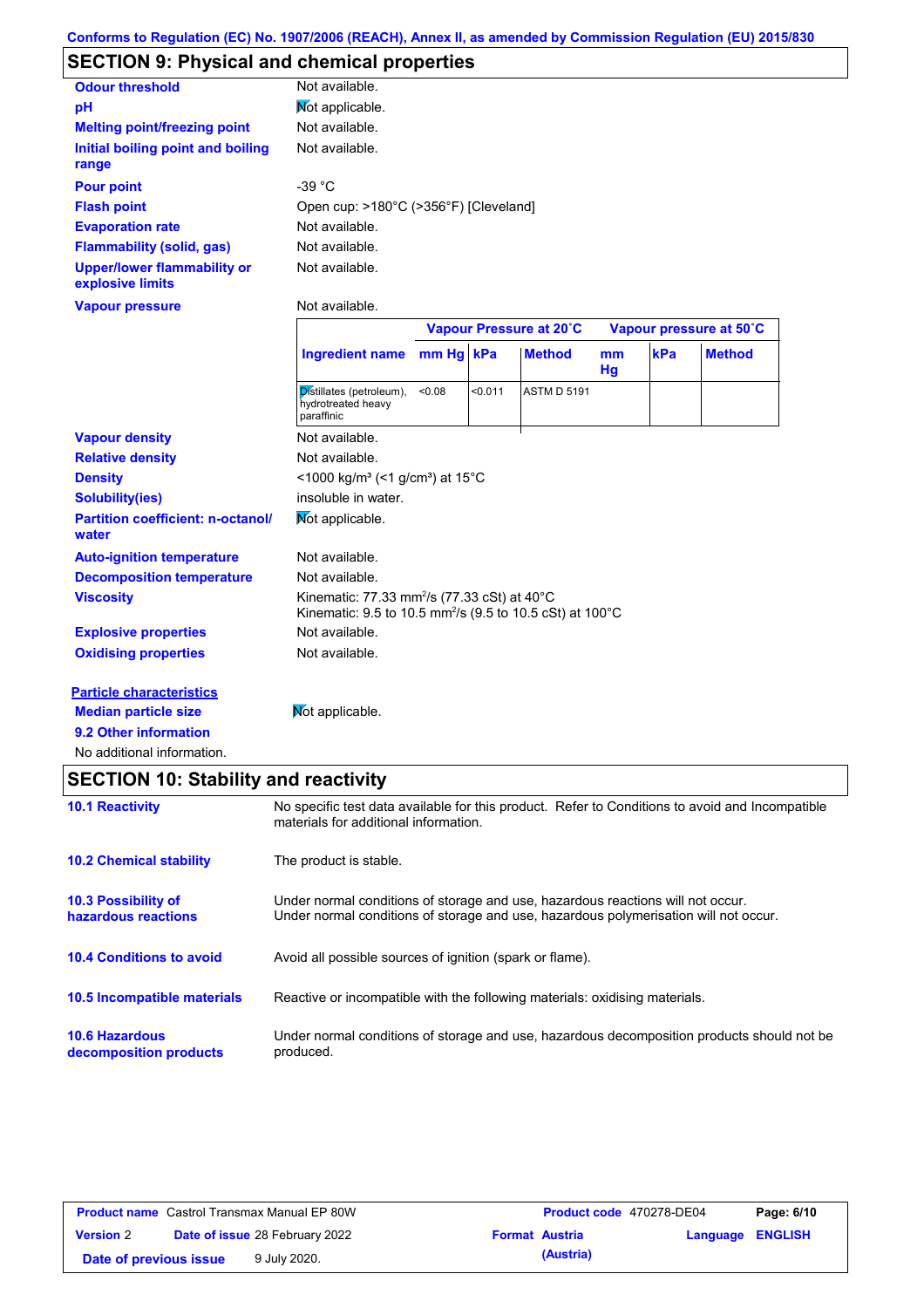# **SECTION 11: Toxicological information**

| 11.1 Information on toxicological effects          |                                                                                                                             |
|----------------------------------------------------|-----------------------------------------------------------------------------------------------------------------------------|
| <b>Acute toxicity estimates</b>                    |                                                                                                                             |
| Mot available.                                     |                                                                                                                             |
| <b>Information on likely</b><br>routes of exposure | Routes of entry anticipated: Dermal, Inhalation.                                                                            |
| <b>Potential acute health effects</b>              |                                                                                                                             |
| <b>Inhalation</b>                                  | Vapour inhalation under ambient conditions is not normally a problem due to low vapour<br>pressure.                         |
| <b>Ingestion</b>                                   | No known significant effects or critical hazards.                                                                           |
| <b>Skin contact</b>                                | Defatting to the skin. May cause skin dryness and irritation.                                                               |
| <b>Eye contact</b>                                 | No known significant effects or critical hazards.                                                                           |
|                                                    | Symptoms related to the physical, chemical and toxicological characteristics                                                |
| <b>Inhalation</b>                                  | May be harmful by inhalation if exposure to vapour, mists or fumes resulting from thermal<br>decomposition products occurs. |
| <b>Ingestion</b>                                   | No specific data.                                                                                                           |
| <b>Skin contact</b>                                | Adverse symptoms may include the following:<br>irritation<br>dryness<br>cracking                                            |
| <b>Eye contact</b>                                 | No specific data.                                                                                                           |
|                                                    | Delayed and immediate effects as well as chronic effects from short and long-term exposure                                  |
| <b>Inhalation</b>                                  | Overexposure to the inhalation of airborne droplets or aerosols may cause irritation of the<br>respiratory tract.           |
| <b>Ingestion</b>                                   | Ingestion of large quantities may cause nausea and diarrhoea.                                                               |
| <b>Skin contact</b>                                | Prolonged or repeated contact can defat the skin and lead to irritation and/or dermatitis.                                  |
| <b>Eye contact</b>                                 | Potential risk of transient stinging or redness if accidental eye contact occurs.                                           |
| <b>Potential chronic health effects</b>            |                                                                                                                             |
| <b>General</b>                                     | No known significant effects or critical hazards.                                                                           |
| <b>Carcinogenicity</b>                             | No known significant effects or critical hazards.                                                                           |
| <b>Mutagenicity</b>                                | No known significant effects or critical hazards.                                                                           |
| <b>Developmental effects</b>                       | No known significant effects or critical hazards.                                                                           |
| <b>Fertility effects</b>                           | No known significant effects or critical hazards.                                                                           |

### **SECTION 12: Ecological information**

### **12.1 Toxicity**

**Environmental hazards** Not classified as dangerous

### **12.2 Persistence and degradability**

Expected to be biodegradable.

### **12.3 Bioaccumulative potential**

This product is not expected to bioaccumulate through food chains in the environment.

| <b>12.4 Mobility in soil</b>                            |                                                                      |
|---------------------------------------------------------|----------------------------------------------------------------------|
| <b>Soil/water partition</b><br><b>coefficient (Koc)</b> | Not available.                                                       |
| <b>Mobility</b>                                         | Spillages may penetrate the soil causing ground water contamination. |

#### **12.5 Results of PBT and vPvB assessment**

Product does not meet the criteria for PBT or vPvB according to Regulation (EC) No. 1907/2006, Annex XIII.

### **12.6 Other adverse effects Other ecological information**

Spills may form a film on water surfaces causing physical damage to organisms. Oxygen transfer could also be impaired.

| <b>Product name</b> Castrol Transmax Manual EP 80W |                                       |              | <b>Product code</b> 470278-DE04 | Page: 7/10            |                         |  |
|----------------------------------------------------|---------------------------------------|--------------|---------------------------------|-----------------------|-------------------------|--|
| <b>Version 2</b>                                   | <b>Date of issue 28 February 2022</b> |              |                                 | <b>Format Austria</b> | <b>Language ENGLISH</b> |  |
| Date of previous issue                             |                                       | 9 July 2020. |                                 | (Austria)             |                         |  |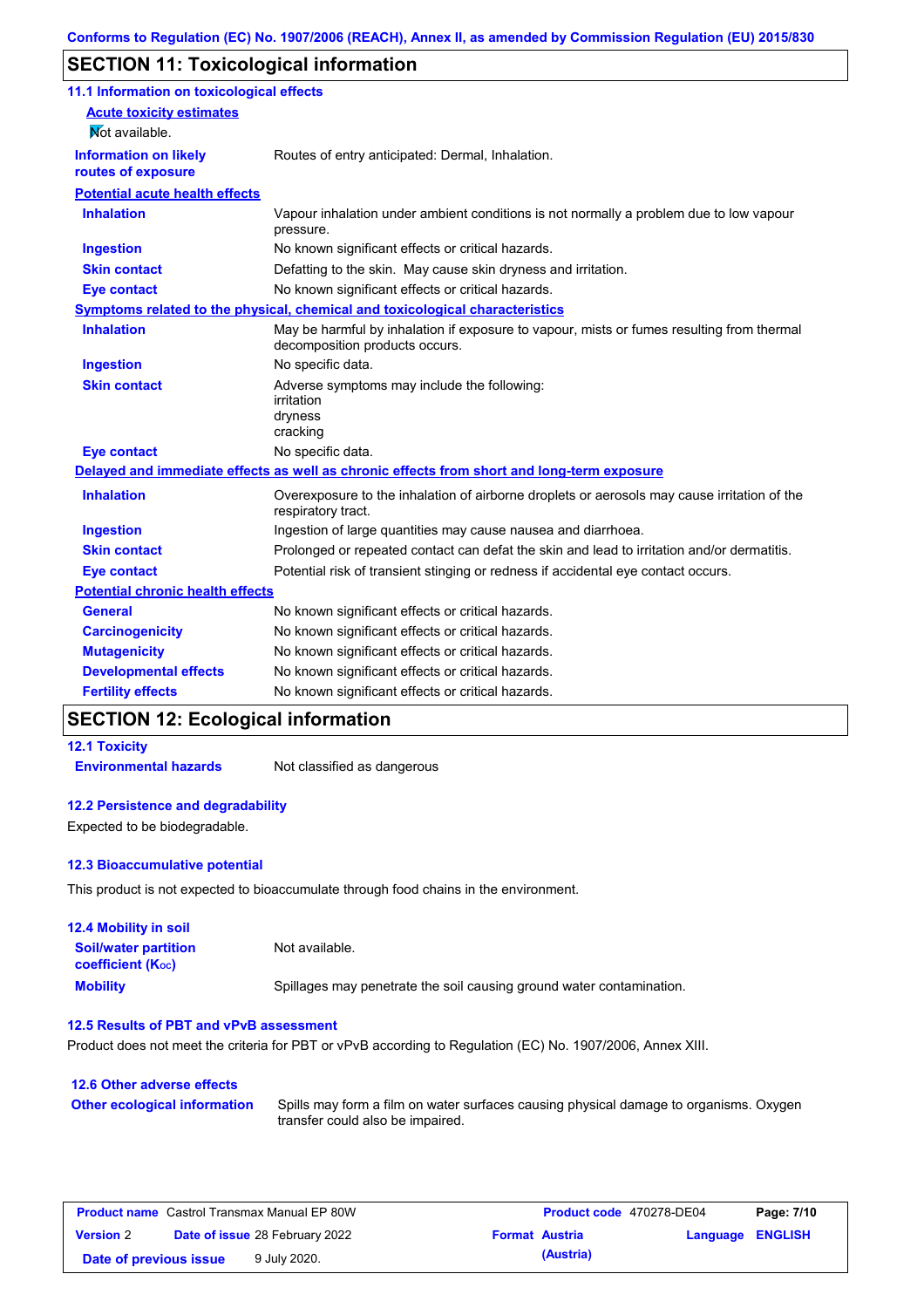### **SECTION 13: Disposal considerations**

### **13.1 Waste treatment methods**

### **Product**

**Methods of disposal**

Where possible, arrange for product to be recycled. Dispose of via an authorised person/ licensed waste disposal contractor in accordance with local regulations.

**Hazardous waste** Yes.

**European waste catalogue (EWC)**

| Waste code | <b>Waste designation</b>                                                                                                    |
|------------|-----------------------------------------------------------------------------------------------------------------------------|
| 13 02 05*  | mineral-based non-chlorinated engine, gear and lubricating oils                                                             |
|            | However, deviation from the intended use and/or the presence of any potential contaminants may require an alternative waste |

disposal code to be assigned by the end user.

#### **Packaging Methods of disposal Special precautions** Where possible, arrange for product to be recycled. Dispose of via an authorised person/ licensed waste disposal contractor in accordance with local regulations. This material and its container must be disposed of in a safe way. Empty containers or liners may retain some product residues. Avoid dispersal of spilt material and runoff and contact with soil, waterways, drains and sewers. **References** Commission 2014/955/EU Directive 2008/98/EC

## **SECTION 14: Transport information**

|                                           | <b>ADR/RID</b> | <b>ADN</b>     | <b>IMDG</b>    | <b>IATA</b>    |
|-------------------------------------------|----------------|----------------|----------------|----------------|
| 14.1 UN number                            | Not regulated. | Not regulated. | Not regulated. | Not regulated. |
| 14.2 UN proper<br>shipping name           |                |                |                |                |
| <b>14.3 Transport</b><br>hazard class(es) |                |                |                |                |
| <b>14.4 Packing</b><br>group              |                |                |                |                |
| 14.5<br><b>Environmental</b><br>hazards   | No.            | No.            | No.            | No.            |
| <b>Additional</b><br>information          |                |                |                |                |

**14.6 Special precautions for user** Not available.

| <b>14.7 Transport in bulk</b> | Not available. |
|-------------------------------|----------------|
| according to <b>IMO</b>       |                |
| <b>instruments</b>            |                |

### **SECTION 15: Regulatory information**

**15.1 Safety, health and environmental regulations/legislation specific for the substance or mixture**

**EU Regulation (EC) No. 1907/2006 (REACH)**

**Annex XIV - List of substances subject to authorisation Substances of very high concern** None of the components are listed. None of the components are listed. **Annex XIV**

**EU Regulation (EC) No. 1907/2006 (REACH)**

| <b>Product name</b> Castrol Transmax Manual EP 80W |                                       |  | <b>Product code</b> 470278-DE04 | Page: 8/10            |                         |  |
|----------------------------------------------------|---------------------------------------|--|---------------------------------|-----------------------|-------------------------|--|
| <b>Version 2</b>                                   | <b>Date of issue 28 February 2022</b> |  |                                 | <b>Format Austria</b> | <b>Language ENGLISH</b> |  |
| Date of previous issue<br>9 July 2020.             |                                       |  | (Austria)                       |                       |                         |  |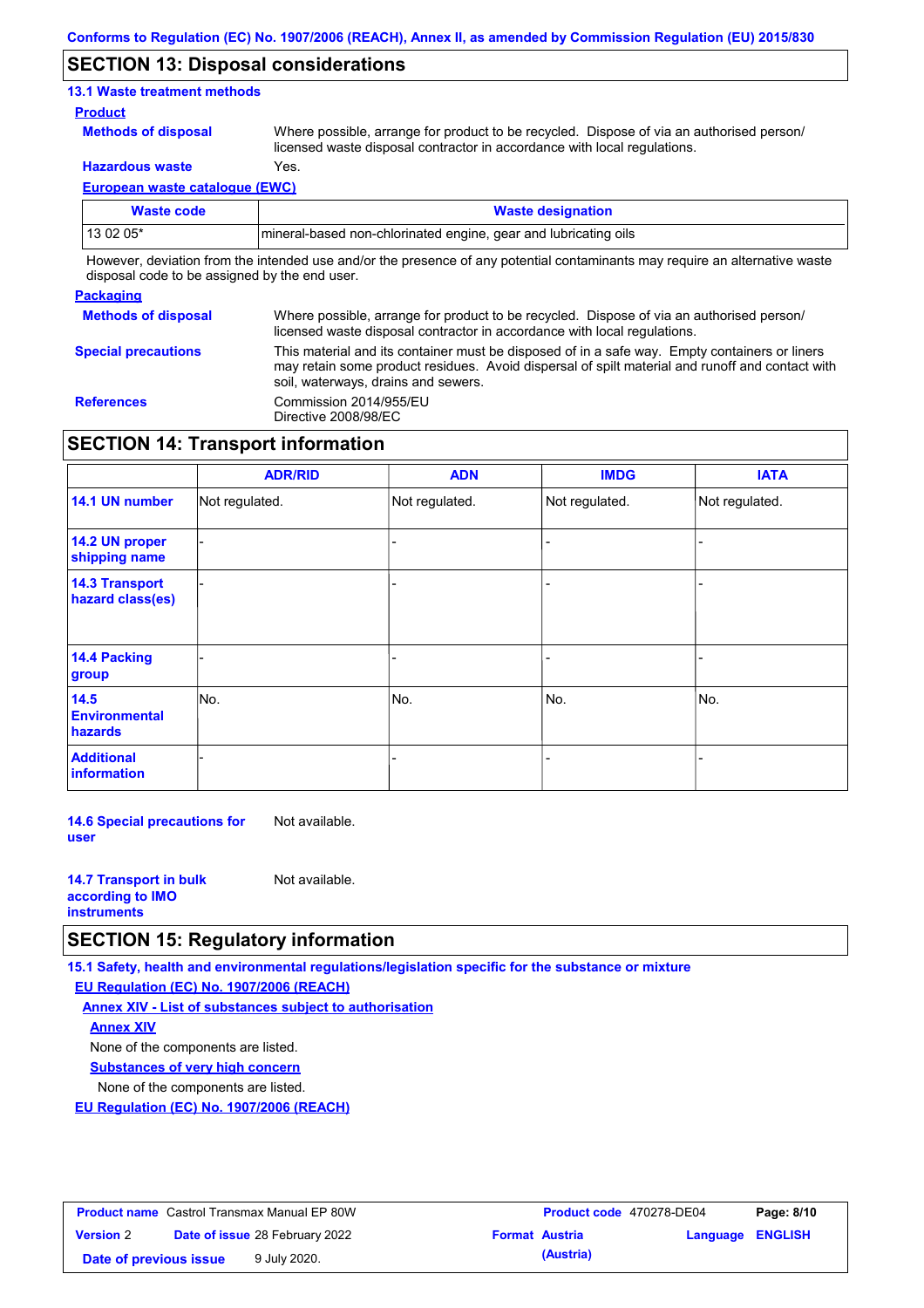# **Conforms to Regulation (EC) No. 1907/2006 (REACH), Annex II, as amended by Commission Regulation (EU) 2015/830**

# **SECTION 15: Regulatory information**

| <b>Annex XVII - Restrictions</b><br>on the manufacture,<br>placing on the market<br>and use of certain<br>dangerous substances,<br>mixtures and articles | Not applicable.                                                                                                                                                                           |
|----------------------------------------------------------------------------------------------------------------------------------------------------------|-------------------------------------------------------------------------------------------------------------------------------------------------------------------------------------------|
| <b>Other regulations</b>                                                                                                                                 |                                                                                                                                                                                           |
| <b>REACH Status</b>                                                                                                                                      | The company, as identified in Section 1, sells this product in the EU in compliance with the<br>current requirements of REACH.                                                            |
| <b>United States inventory</b><br>(TSCA 8b)                                                                                                              | All components are active or exempted.                                                                                                                                                    |
| <b>Australia inventory (AIIC)</b>                                                                                                                        | All components are listed or exempted.                                                                                                                                                    |
| <b>Canada inventory</b>                                                                                                                                  | All components are listed or exempted.                                                                                                                                                    |
| <b>China inventory (IECSC)</b>                                                                                                                           | All components are listed or exempted.                                                                                                                                                    |
| <b>Japan inventory (CSCL)</b>                                                                                                                            | All components are listed or exempted.                                                                                                                                                    |
| <b>Korea inventory (KECI)</b>                                                                                                                            | All components are listed or exempted.                                                                                                                                                    |
| <b>Philippines inventory</b><br>(PICCS)                                                                                                                  | At least one component is not listed.                                                                                                                                                     |
| <b>Taiwan Chemical</b><br><b>Substances Inventory</b><br>(TCSI)                                                                                          | All components are listed or exempted.                                                                                                                                                    |
| Ozone depleting substances (1005/2009/EU)<br>Not listed.                                                                                                 |                                                                                                                                                                                           |
| Prior Informed Consent (PIC) (649/2012/EU)<br>Not listed.                                                                                                |                                                                                                                                                                                           |
| <b>Persistent Organic Pollutants</b><br>Not listed.                                                                                                      |                                                                                                                                                                                           |
| <u>EU - Water framework directive - Priority substances</u><br>None of the components are listed.                                                        |                                                                                                                                                                                           |
| <b>Seveso Directive</b>                                                                                                                                  |                                                                                                                                                                                           |
| This product is not controlled under the Seveso Directive.                                                                                               |                                                                                                                                                                                           |
| <b>National regulations</b><br>Limitation of the use of<br>organic solvents                                                                              | Permitted.                                                                                                                                                                                |
| <b>15.2 Chemical safety</b><br>assessment                                                                                                                | A Chemical Safety Assessment has been carried out for one or more of the substances within<br>this mixture. A Chemical Safety Assessment has not been carried out for the mixture itself. |

# **SECTION 16: Other information**

| <b>Abbreviations and acronyms</b>                  | Inland Waterway<br>Road<br>$ATE = Acute Toxicity Estimate$<br>BCF = Bioconcentration Factor<br>CAS = Chemical Abstracts Service                                                                                      | ADN = European Provisions concerning the International Carriage of Dangerous Goods by<br>ADR = The European Agreement concerning the International Carriage of Dangerous Goods by<br>CLP = Classification, Labelling and Packaging Regulation [Regulation (EC) No. 1272/2008] |            |
|----------------------------------------------------|----------------------------------------------------------------------------------------------------------------------------------------------------------------------------------------------------------------------|-------------------------------------------------------------------------------------------------------------------------------------------------------------------------------------------------------------------------------------------------------------------------------|------------|
|                                                    | CSA = Chemical Safety Assessment<br>CSR = Chemical Safety Report<br>DMEL = Derived Minimal Effect Level<br>DNEL = Derived No Effect Level<br>ES = Exposure Scenario<br>EUH statement = CLP-specific Hazard statement | EINECS = European Inventory of Existing Commercial chemical Substances                                                                                                                                                                                                        |            |
|                                                    | EWC = European Waste Catalogue<br>IATA = International Air Transport Association<br>IBC = Intermediate Bulk Container                                                                                                | GHS = Globally Harmonized System of Classification and Labelling of Chemicals                                                                                                                                                                                                 |            |
|                                                    | IMDG = International Maritime Dangerous Goods<br>LogPow = logarithm of the octanol/water partition coefficient<br>modified by the Protocol of 1978. ("Marpol" = marine pollution)                                    | MARPOL = International Convention for the Prevention of Pollution From Ships, 1973 as                                                                                                                                                                                         |            |
| <b>Product name</b> Castrol Transmax Manual EP 80W |                                                                                                                                                                                                                      | Product code 470278-DE04                                                                                                                                                                                                                                                      | Page: 9/10 |

| <b>Product name</b> Castrol Transmax Manual EP 80W        |  | <b>Product code</b> 470278-DE04 |                       | Page: 9/10       |  |  |
|-----------------------------------------------------------|--|---------------------------------|-----------------------|------------------|--|--|
| <b>Date of issue 28 February 2022</b><br><b>Version 2</b> |  |                                 | <b>Format Austria</b> | Language ENGLISH |  |  |
| Date of previous issue                                    |  | 9 July 2020.                    |                       | (Austria)        |  |  |